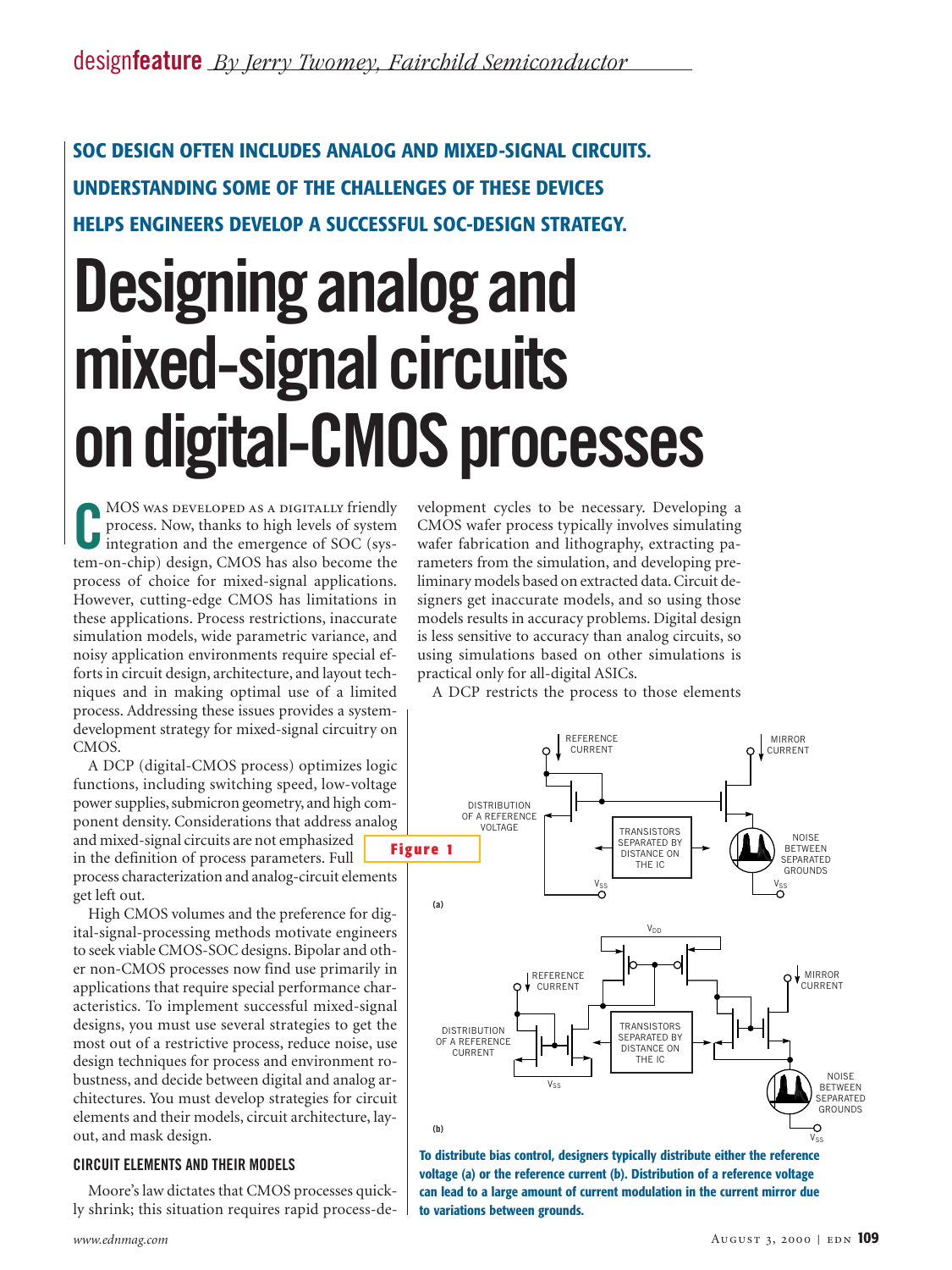### design**feature** *SOC design*

necessary for logic design. A full set of bipolar elements is unavailable; resistor structures are limited to process layers used in CMOS transistors. Mixed-signal CMOS frequently adds a second polysilicon layer for resistors or polysilicon-topolysilicon capacitors. Limited-performance bipolar elements are also possible. Foundries frequently base their DCPs on extracted methods. After proving the process in digital-only applications, they implement a derivative process with a second polysilicon layer. This approach improves model accuracy because the foundries base their models on silicon, not process simulations.

The accuracy and detail of characterization data often determine whether you can successfully design mixed-signal circuits on a process. If you have detailed and accurate data, you can often develop circuits to work around the restrictions of the process.

In a process-characterization report, you should check whether capacitor models have parasitic elements that cause substrate coupling. These elements include both "bottom-plate" to the substrate and "top-plate," or fringe, effects. Resistors also have capacitance to the substrate and change in value over process, temperature, and geometry variations. Resistors made from diffusions can vary as a function of the dc bias to the substrate.

Transistors have variation in threshold voltages, or drain current, between devices. You need to carefully analyze matching of elements of a common wafer. Parametric variance is generally higher for smaller geometry devices. Performance degeneration due to short-channel effects, threshold variance, and body effect needs accurate models.

Due to differences of elements across multiple wafers and fabrication cycles, data on process variation should be made available. For example, resistors can vary by 20%, and transistors on some wafers can be



FREQUENCY AT WHICH IT STARTS TO ATTENUATE. SWITCHING NOISE, NORAMLLY HIGH-FREQUENCY, IS PREVENTED FROM ENTERING THE AMPLIFIER.

**A common implementation provides both differential and commonmode filtering relative to the local ground.**

weaker than on others.You must account for and include these nonideal characteristics in your simulations. If you have no accurate data, the probability of a successful design decreases.

Ideally, when selecting a process for mixed-signal design, the process characterization should include parameters and statistical variance for all elements, matching data of elements over a wide range of sizes, capacitor parasitics and leakage, resistor models with parasitics and variance due to bias and temperature, pnp bipolar models, and CMOStransistor models and their weak/strong variance.

A need exists for circuit elements that DCPs do not normally use. You can design low-performance pnp transistors on N-well CMOS processes. Designers have used these devices in Gilbert-cell multipliers and matched pairs in differential amplifiers. Although pnp collectors are tied to the substrate, they are also suitable for bandgap references. Capacitor structures are available from the gates of CMOS transistors or adjacent metal-layer capacitors. You can develop substratetied capacitors using diffusions and isolation wells to the substrate. For processes having two polysilicon layers, designers frequently use these layers for capacitors.

#### **POWER, THRESHOLDS, AND CIRCUIT BIAS**

As CMOS gets smaller, gate oxides become thinner, and power-supply voltages consequently decrease. State-of-the-art CMOS now requires less than 2.5V. However, analog circuits frequently require three to five transistors, connected drain to source, between power and ground. Threshold voltages restrict the number of



**Avoiding off-chip noise coupling: You can connect signals to an external pin, but this approach causes signal noise (a). In another approach, you can pass the signal internally and use a buffer amplifier to allow external observation (b). Another approach allows external observation and the ability to connect to the internal node (c). Digital control allows isolation from external noise if the pin is not in use.**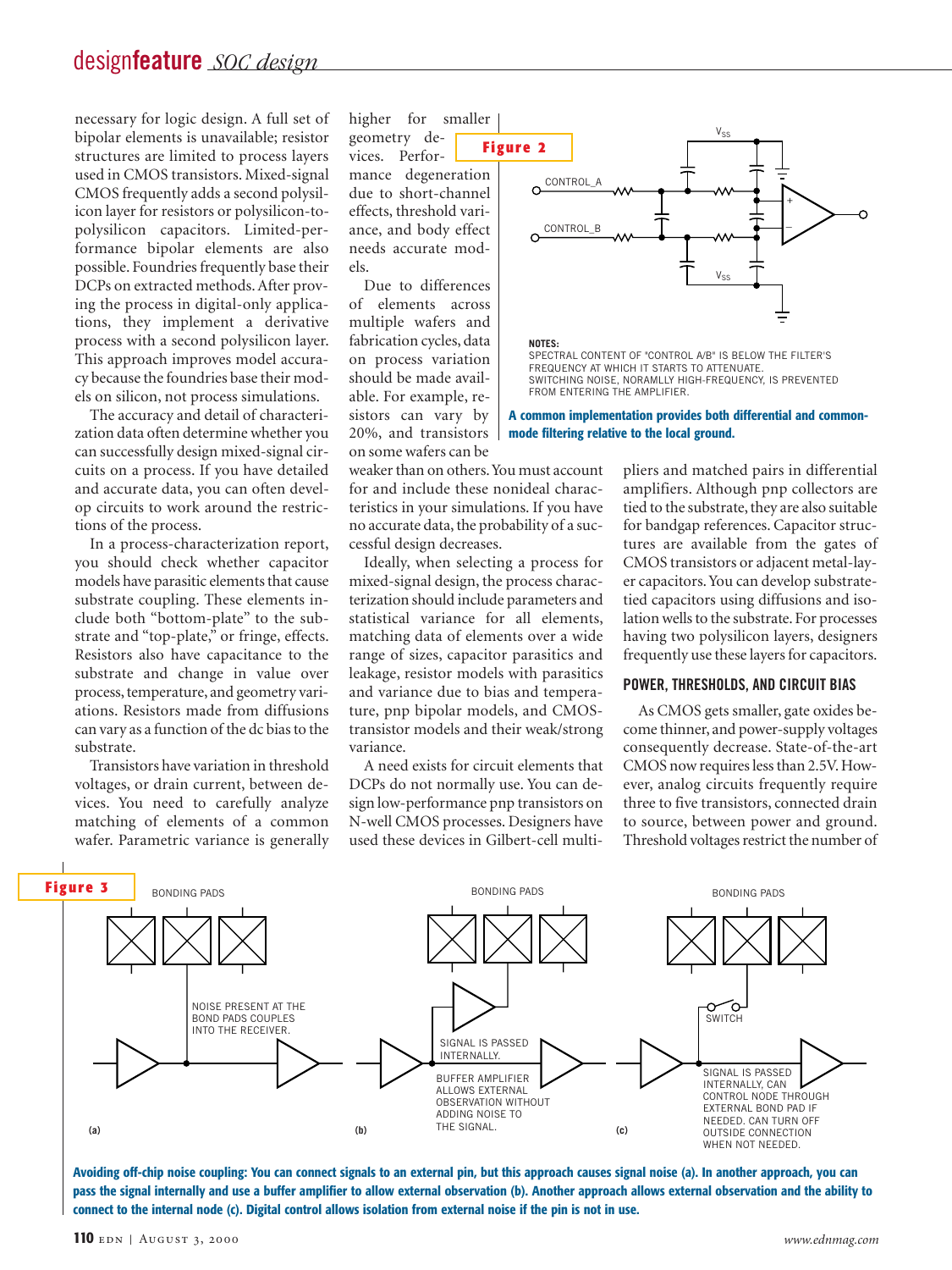transistors that can be properly biased.

A higher supply voltage is sometimes viable. However, small-geometry processes have low breakdown voltages and thin gate oxides, restricting the power supply. Consequently, having sufficient voltage headroom in analog-circuit designs can be problematic.

When CMOS power several years ago decreased to less than 5V, I/O cells that would connect to external 5V logic became necessary. Some foundries introduced dual gate oxides to allow 5V I/O compatibility, and designers of mixed-signal circuits quickly used this two-oxide technology to produce 5Vcompatible circuits.

#### **TRANSISTOR-ARRAY DESIGNS**

Some DCPs use transistor-array, or gate-array, architecture, which uses a unique set of metal layers to define circuitry. Analog designs on gate-array processes can present problems, because layout is restrictive. However, the technique is successful in some applications. One restriction of gate arrays are their fixed transistor geometry. However, you can design variable channel widths and lengths using transistors in parallel and series. Distributed capacitance in the layout can degrade performance. Designs with transistor arrays have greater success at lower frequencies and in applications in which transistor mismatch is not critical. However, selective layouts, shielding, and noise-isolation efforts are often not viable on these devices. The use of transistor-array designs do not allow optimal designs. Designs that can gener-



#### **Lower impedance circuits generally have better noise immunity.**

ate custom layouts are preferred.

Another factor, the ground reference across an IC, has dynamic variance due to substrate currents and inductance of the connections. This situation results in noise from switching transients between grounds across the IC. The presence of noise dictates many of the strategies designers use on these ICs. To distribute bias control, designers typically distribute either a reference current or a reference voltage. Small induced voltages can lead to a large amount of current modulation in a current mirror (**Figure 1**). Distribution of a bias current across the IC avoids current source modulation. Bias distributed as a current enters the diodeconnected device, which connects to the local reference ground. This technique provides a local voltage reference for control of the current source.

#### **STABLE POWER SUPPLIES**

Digital switching causes RF noise on the power supply. The impedance of power and ground connections is inductive, causing both ground bounce



**You can pass digital control into an analog environment with minimal noise effects.**

and noisy power. Designers prefer to use isolated power supplies for analog circuits. They also use internal voltage regulators in special cases. Power supplies are sometimes noisy because of internal noise coupling. Some noise is present on all nodes, and a multitude of techniques exists to reduce the net effect of this noise. These techniques include architecture inside the IC, circuitry outside the IC, and die layout inside the IC.

Because noise coupling is distributed, isolation and filtering, to be effective, also need to be distributed. This approach involves filtering both the power and the signal/control nodes. Low-frequency power filtering can be external to the IC.

You should determine the frequency at which external filter capacitors become ineffective. Due to physical structure, all capacitors have reactive components that cause variance from an ideal response. Inductive resonance of ceramic surface-mount capacitors is due to a series LC circuit. Above resonance, inductance dominates the impedance of the capacitor, and the capacitor becomes an ineffective filter. Distributed values of filter capacitors allow resonance points to overlap, minimizing self-resonance effects (**Reference 1**). External filters need to be close to the IC to minimize inductance of the pc-board connection.

Logic with rise and fall transients of picoseconds leads to RF spectral noise that defies external filters. The IC package and bond wire have inductance that degrades the performance of external filters at high frequencies.

In these cases, you need to place capacitors on the die for high-frequency filtering. Power filtering for devices that use constant or low currents may benefit from RC sections between the power supply and the circuit. This approach provides a quieter power source. You should review whether you can afford to lose voltage headroom due to the filter or tolerate voltage variations due to current surges.

#### **QUIET SIGNALS**

In addition to power filtering, the use of filters on control signals reduces noise. A common implementation provides both differential and common-mode filtering relative to the local ground (**Figure 2**). The spectral response is ineffec-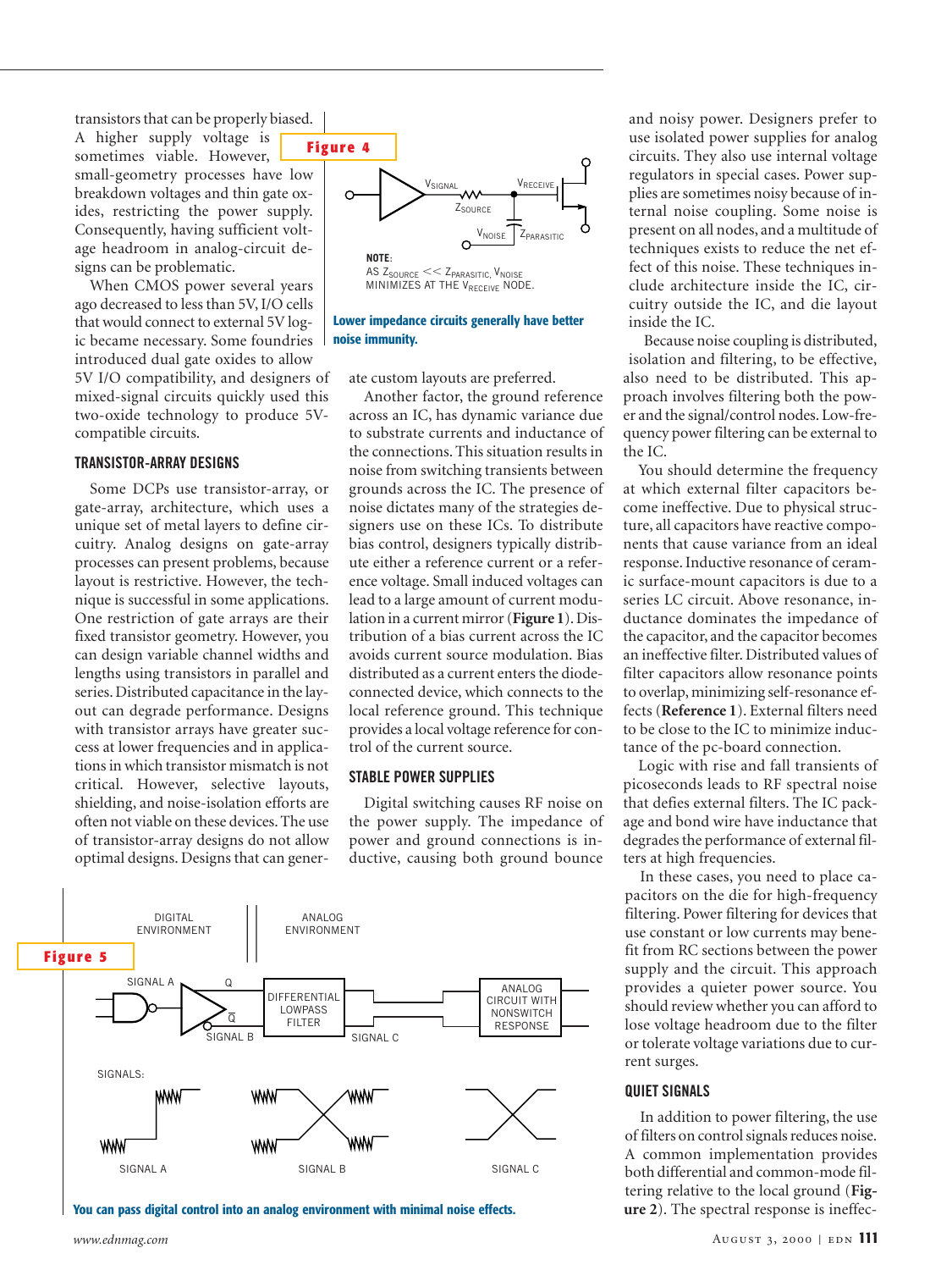## design**feature** *SOC design*

tive within the control-signal bandwidth yet provides attenuation for the clocking frequencies of the logic. In this case, active filters are ineffective because high-frequency noise can couple through their parasitic capacitances. Passive RC filters, on the other hand, are simple to implement and effective in reducing RF-digital-switching noise.

Systems operating in noisy environments benefit from using differential signals to reduce noise coupling. Differential signals between stages with the lines routed together have common-mode noise, which the receiver can reduce. Fully differential circuits also reduce the effects of power and ground noise. Most analog designs are differential within the chip. Any external ground-referenced signals usually change to differential signals upon entering the IC.

However, signals going outside the IC usually have increased noise coupling. Any noise-sensitive signal should have a minimal amount of routing. You frequently need to observe, not control, these signals. In these cases, you can pursue other methods to avoid off-chip noise coupling. Passing the signal off-chip incurs certain problems

(**Figure 3a**). Coupling external noise to the pin causes signal noise. Passing the signal inside the IC and using a buffer amplifier allow external observation (**Figure 3b**). If necessary, you can connect to the internal node with a switch (**Figure 3c**). However, digital control allows you to isolate the node from external noise if the observation pin is not in use. These methods improve noise performance and let you control and observe the signal.

Connections outside an IC have better noise immunity with large amplitude signals to achieve the desired control. Small-amplitude input signals that require high gain have better performance in a dedicated, all-analog low-noise amplifier or preamplifier. High-gain-input circuits can also be noise-sensitive. Common examples of these circuits include the inputs of op amps and comparators. Op-amp inputs should remain inside the IC when possible. Comparators can be bandwidth-limited or include hysteresis in the design for noise immunity.

High-impedance nodes are more susceptible to noise coupling. Most MOS circuits use gates of transistors as ampli-



**Dynamic offset compensation: When the comparator is in precharge mode, the capacitors' inputs connect to a common voltage, and outputs are fed back to drive the coupling capacitors (a). When the comparator is in compare mode, the input connects to the comparator through a capacitor voltage that cancels the input offset voltage (b).**



**You can achieve additional noise isolation in metal-mask design by using shielding on all sides that is electrically connected by vias and grounded.**

fier inputs. High-impedance gate inputs are prone to noise coupling. In these cases, you should review the impedance of the circuit that drives the gate. Lower impedance circuits generally have better noise immunity (**Figure 4**).

Some digital controls must pass into and out of the analog part of the IC. How much isolation is necessary depends on the application. Some linear systems must remain functional while digital controls change, requiring some signal processing to avoid transient switching noise in the analog section. A multistageisolation method works reasonably well (**Figure 5**). The slew rate limits control signals and provides a differential output. You can insert a differential filter with low bandwidth and reference it to the analog power supply.

Make sure that the receiver takes the "soft-switched"control and responds linearly. Input to a comparator would immediately generate more switching noise. This technique passes the digital control into the analog environment with minimal noise. The approach routes the outputs of the differential control as a pair,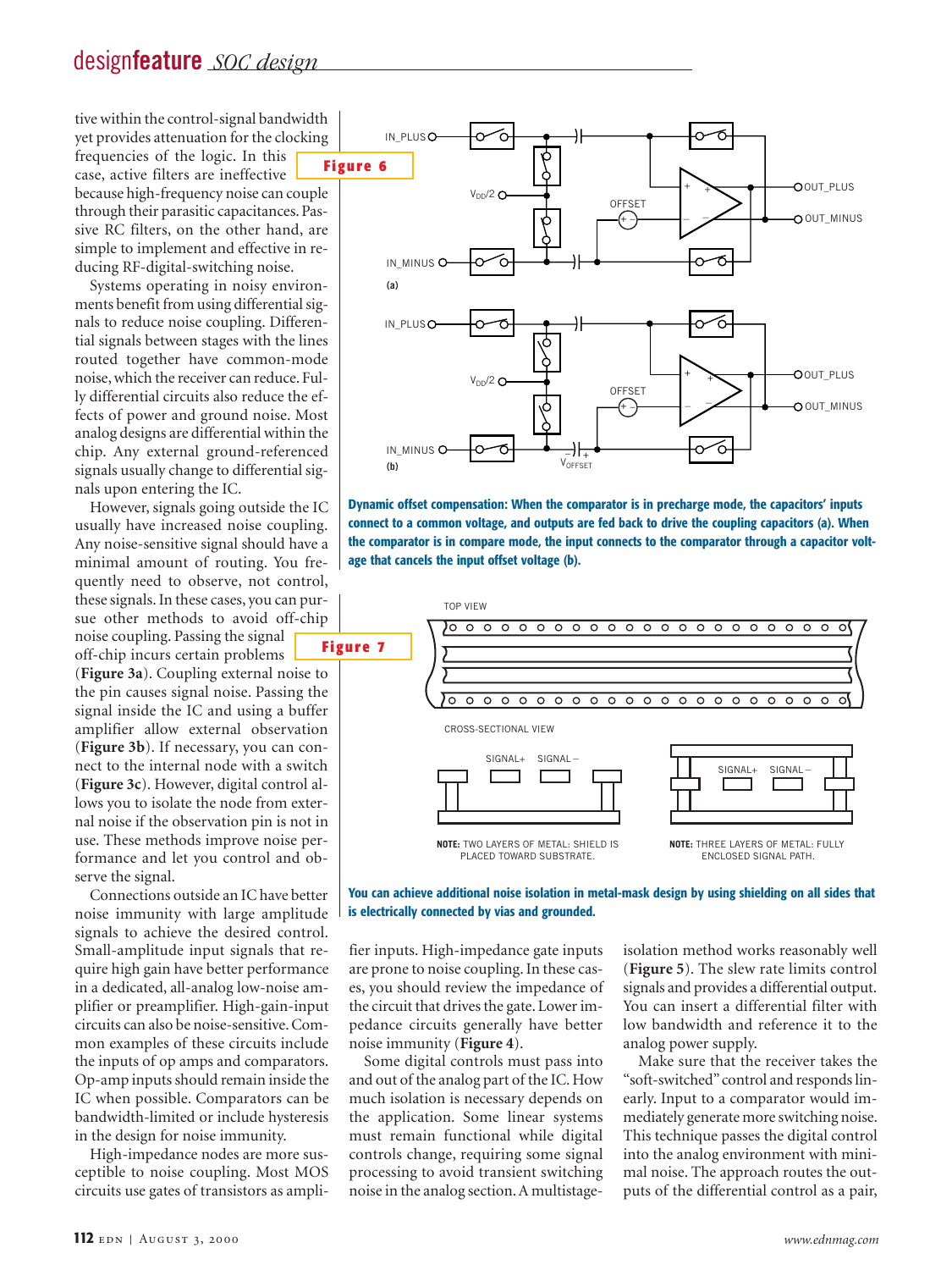so transients are complementary, and provides a minimal noise source.

#### **BANDWIDTH-LIMITING**

Linear circuits with proximity to digital signals require designs that do not respond to switching noise. You should design active-gain stages with a spectral response suitable only to the signals of interest. Many designs include circuits with bandwidth above the desired signal. Although you can eliminate noise by bandwidth-limiting or filtering just the output circuits, this approach causes noise propagation and distortion

among internal circuitry. Bandwidthlimiting of amplifiers offers the added bonus of power reduction, due to the lower currents that frequency-response reduction uses.

#### **ANALOG OR DIGITAL ARCHITECTURE**

DCPs are evolving rapidly with shrinking logic transistors, reduced threshold voltages, and lower power-supply voltages. At the gate level, synchronous digital designs are largely immune to these changes, whereas analog circuitry is not. When moving an analog design between processes, you must fully analyze and revalidate the design. Digital designs allow easier portability between processes. Further, digital has become largely automated, based upon functional definition in an HDL.Analog designs, on the other hand, still require a large amount of manual validation and analysis.

Choosing whether to use an analogcircuit or a digital-circuit architecture depends largely on the design's ability to convert the signal. If the design can perform acceptable analog-to-digital and digital-to-analog conversion, digital-signal processing can usually provide a suitable transfer function. Accuracy and sampling rates of converters become the limiting factors of this strategy. Analogsignal processing is more susceptible to noise and process variances. Digital implementations, though frequently more complex, often use a smaller die area. Consequently, DACs and ADCs are important design components, and they must be accurate on a process that can



**A grounded guard ring uses a low-resistance P**1 **area to connect to ground. A guard ring that connects to the power uses an N-well and N**1 **region on the substrate.**

> have a large amount of variance. Using a digital-control system to calibrate and align the analog parts of the system can be a powerful tool to compensate for the process variances you encounter.

> Junction-mismatch effects manifest themselves as offsets in amplifiers and as imprecise current-mirror matching. Circuit mismatches are more problematic in CMOS because it has larger thresholdvoltage variance than bipolar base-emitter junctions. Process control in DCPs can tolerate wide variances and produce acceptable digital circuits; analog requirements are more stringent. Larger geometry elements and the use of common-centroid differential amplifiers reduce some variations, but a size increase does not always suffice. Also, bandwidth decreases due to the larger junction capacitance, or you must use higher currents to retain bandwidth.

> To avoid these problems, you can frequently compensate for process variances with calibration and alignment circuits. Many techniques are available for offset, gain, and operating-point adjustment. These techniques include dynamic calibration, static calibration under digital control, and static calibration during testing.

> An example of dynamic calibration is an ac-coupled clocked comparator with the voltage on the coupling capacitors canceling the comparator offset. When the comparator is in precharge mode, the capacitors' inputs connect to a common voltage, and outputs are fed back to drive the coupling capacitors (**Figure 6a**). This

approach forces the inputs to the comparator's crossover point. The capacitors charge up to the offset voltage. When the comparator is in compare mode, the input connects to the comparator through a capacitor voltage that cancels the input offset voltage (**Figure 6b**). This approach provides an offset-free comparator.

In static calibration under digital control, circuits go through a digitally controlled alignment process for compensation. This alignment typically happens at circuit power-up or under host process con-

trol. The circuits store calibration control and maintain the value while the linear circuit is in use. You can apply this type of system to compensate for offsets, gain variance, and current-source matching. You can use digital-system control to compensate for the limitations of analog-CMOS devices.

Dynamic calibration and static calibration under digital control can compensate for many process variations. The techniques are comparative and are frequently sufficient. However, some systems require calibration during production testing. In this method, digital control from the IC tester determines the proper digital pattern for a calibrated circuit. This pattern then requires permanent storage in the IC. The IC tester can force a voltage that opens smallgeometry fuses. The resulting high current opens a fuse link. You can also use lasers to open fuse links. This process of "link blowing" allows permanent adjustments while the circuit is on the test system. Linear laser trimming is not as cost-effective in high-volume production. Also, many other alignment and calibration methods exist (**references 2**, **3**, and **4**).

Note that the wide parameter variance of CMOS frequently requires alignment and calibration circuitry to produce accurate and consistent functions.

#### **LAYOUT AND MASK DESIGN**

You can achieve additional noise isolation in metal-mask design through the judicious use of shielding. Using metal